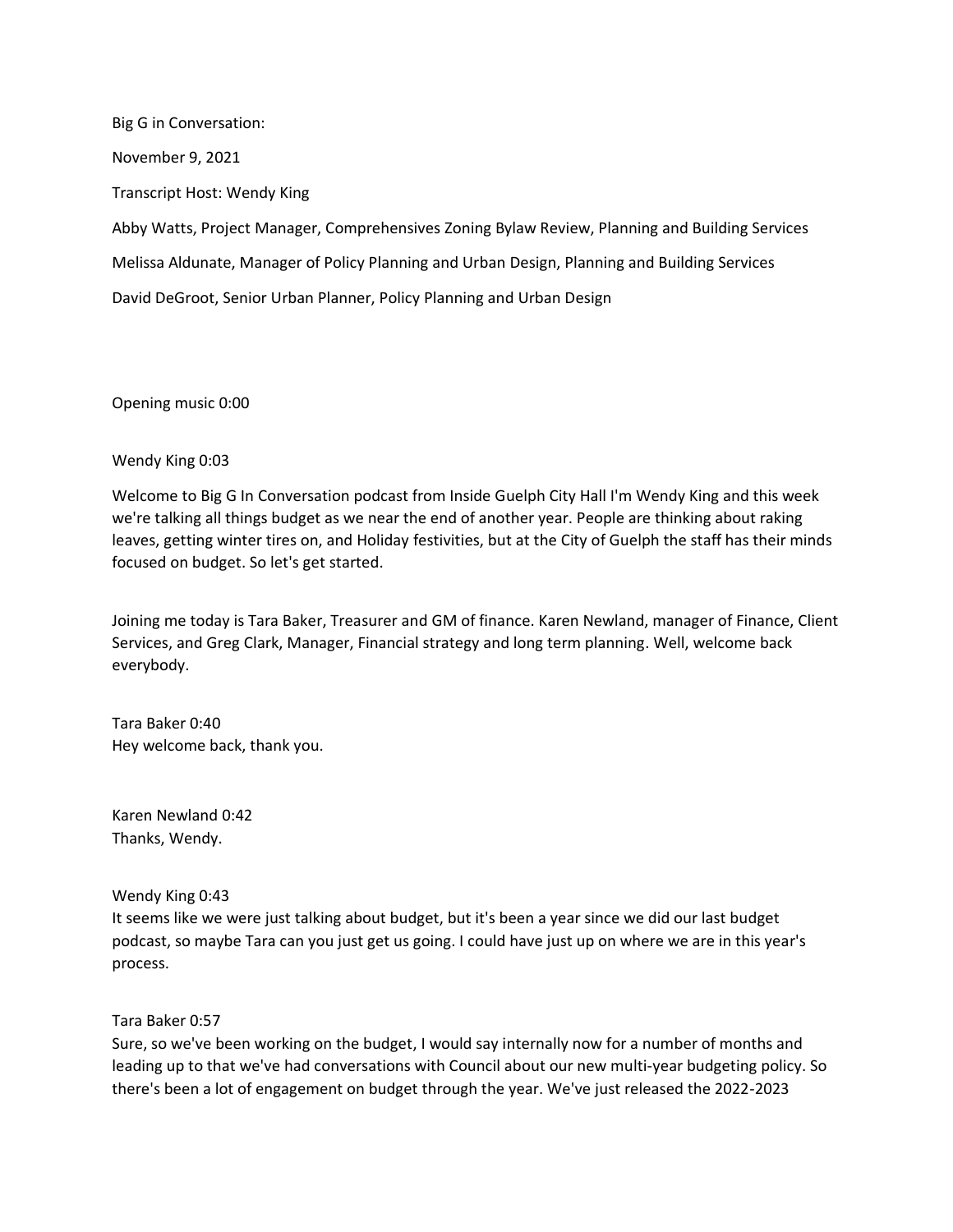budget on November the 4th, and we're leading up to the presentation to Council on November the 16th and then following that, the opportunity for the public in terms of the public delegation night and then also the town hall will be coming up in the later part of November.

### Wendy King 1:44

So Karen, when you have the document and you take it to council later this month, would there be something new in the presentation?

### Karen Newland 1:52

Ah yes. This year we will be seeking Council's approval of two years of the budget. So we'll be asking them to approve the 2022 and 2023 budget, including the property tax levy for both years, the water wastewater stormwater rates, as well as user fees for the two year period and this is a stepping stone for us as we move to our full implementation model of having a four year approved budget by Council.

### Wendy King 2:21

So we've talked before I believe about the multi-year budgeting. What would you say makes that so different?

### Karen Newland 2:29

What makes it different is we will be getting two years of approval instead of just one year annual approval, and then we would be coming back each year to have Council reconfirm the budget. So it's not that we're setting the budget and forgetting the budget. We will set it and then we review it and come back for confirmation. The benefits of the multi-year budget include reducing administrative burden and creating room for implementation.

With the focus on service delivery and continuous improvement. As well, it aligns resource decisions to the future Ready action plan with a long-term focus. It provides improved accountability and transparency over spending plan changes. So as things change, it's reported to council annually and it provides the public with greater certainty, stability, and sustainability.

#### Wendy King 3:24

So basically it's like you're taking a longer lens. Looking further ahead, but do you sort of have it a targeted as well? Like here's what we think we're going to do in twenty 2223 and then here's what we think is further out.

#### Karen Newland 3:38

Yes, so we will provide them the 22 and 23 budget for approval and then provide for the operating budget. Side will provide a two year forecast so force forecasting out for 24 and 25 and then on the capital side we provide them with an 8 year forecast so they'll get a complete 10 year capital budget.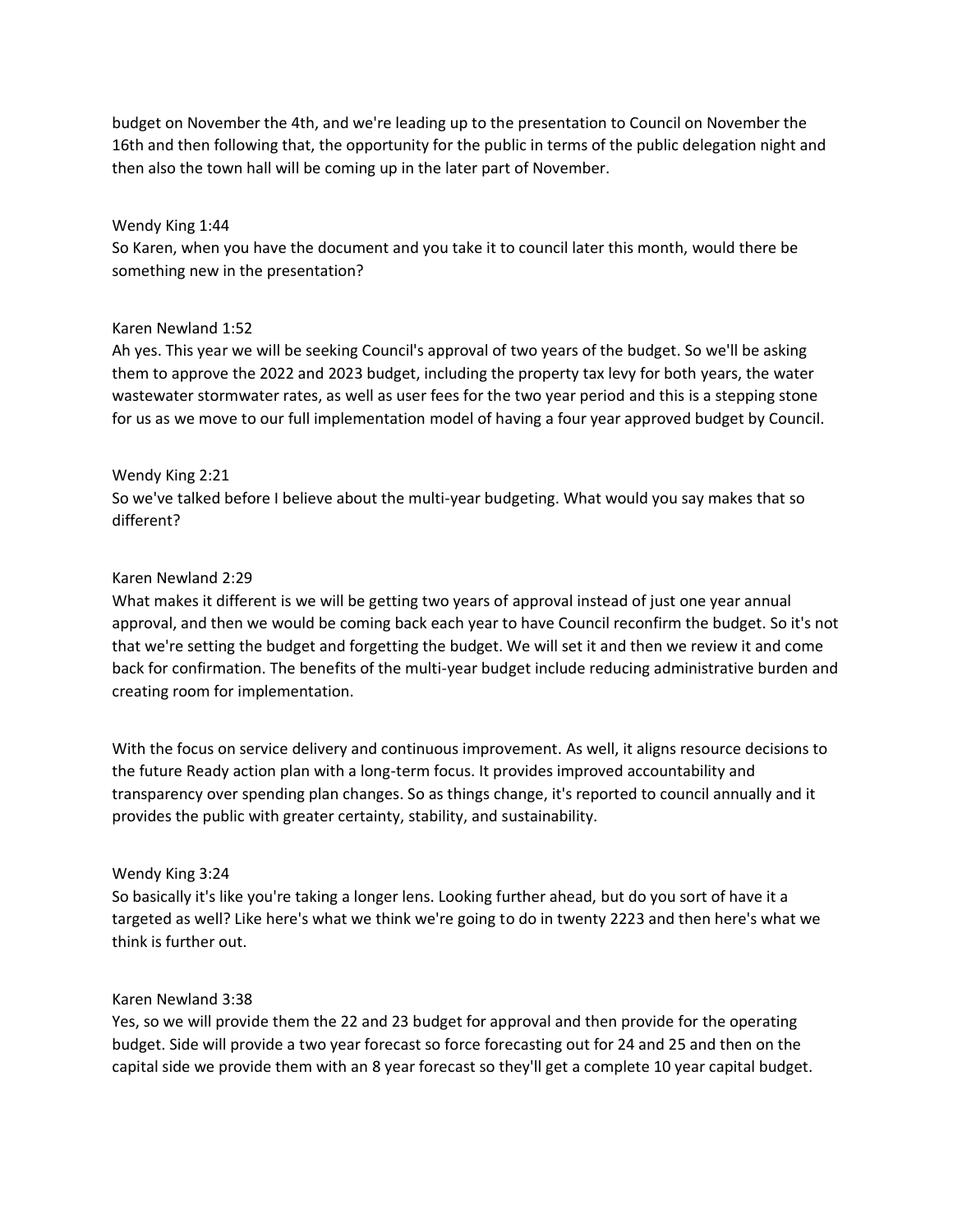#### Wendy King 3:58

So you know when we think ahead, obviously unexpected things happen, as we've all lived through for last two years of the pandemic. So Greg, how do you budget for unknowns?

## Greg Clark 4:11

You know one of the things about the budget is that it's our expectation of how things are going to happen, so having the multi-year still allows us flexibility to address things that that can come up unexpected. There's mechanisms that allow us to realign budgets where we need different priorities or shifting pressures. And really, it's based on using, you know, a number of inputs like baseline inflation growth service delivery. Those types of things to help us have our best estimate. And like Karen said, we still go back and look at that and review that it's in line with actual expectations and take that back to Council. And if there's minor adjustments, there's a process for that. And if it's something different, more significant than there's a process also for that to bring that in front accounts on.

## Wendy King 4:56

So COVID I'm sure was not the only thing that impacted the budget. Can you give me a few other maybe things that you got thrown that you weren't maybe expecting?

# Greg Clark 5:05

That's very true. You know, one of the things that we deal with each year is, you know, decisions made by other levels of government. So legislation that gets approved, in particular by the province. And so a number of bills in piece of legislation moved forward, impacting things like court services and the types of charges that we gonna be seeing come through there and the process that we have to go through so that requires some staffing to help make sure that that's can be processed appropriately. Other programs, like Blue Blocks and the Conservation Authorities act, there's changes happening there were not currently fully embedded into our budget. We still need to work through with both of them to see what it's going to mean for us and how it's going to change our budget and our service delivery and and costing and so those are the types of things that can impact those future years as we continue to work through them.

## Wendy King 5:57

So yeah, as you were mentioning provincial and excuse me in federal legislation, that's always gonna impact you. Greg, if you could, in layman's terms, explain Bill 108.

## Greg Clark 6:09

So Bill 108 is a piece of very comprehensive legislation that the province brought forward. It impacts a lot of different things. One of the things that impacts his service delivery standards in terms of planning so it's set timelines that our planning department has to mean in terms of reviewing and approving proposals and applications. And so we need to make sure we're staffed to meet those deadlines and meet those some benchmarks that have been set in there. It also impacted things like our development charges, which was just in front of Council last month as well as a number of other services that impact other agencies within the city's financial responsibilities.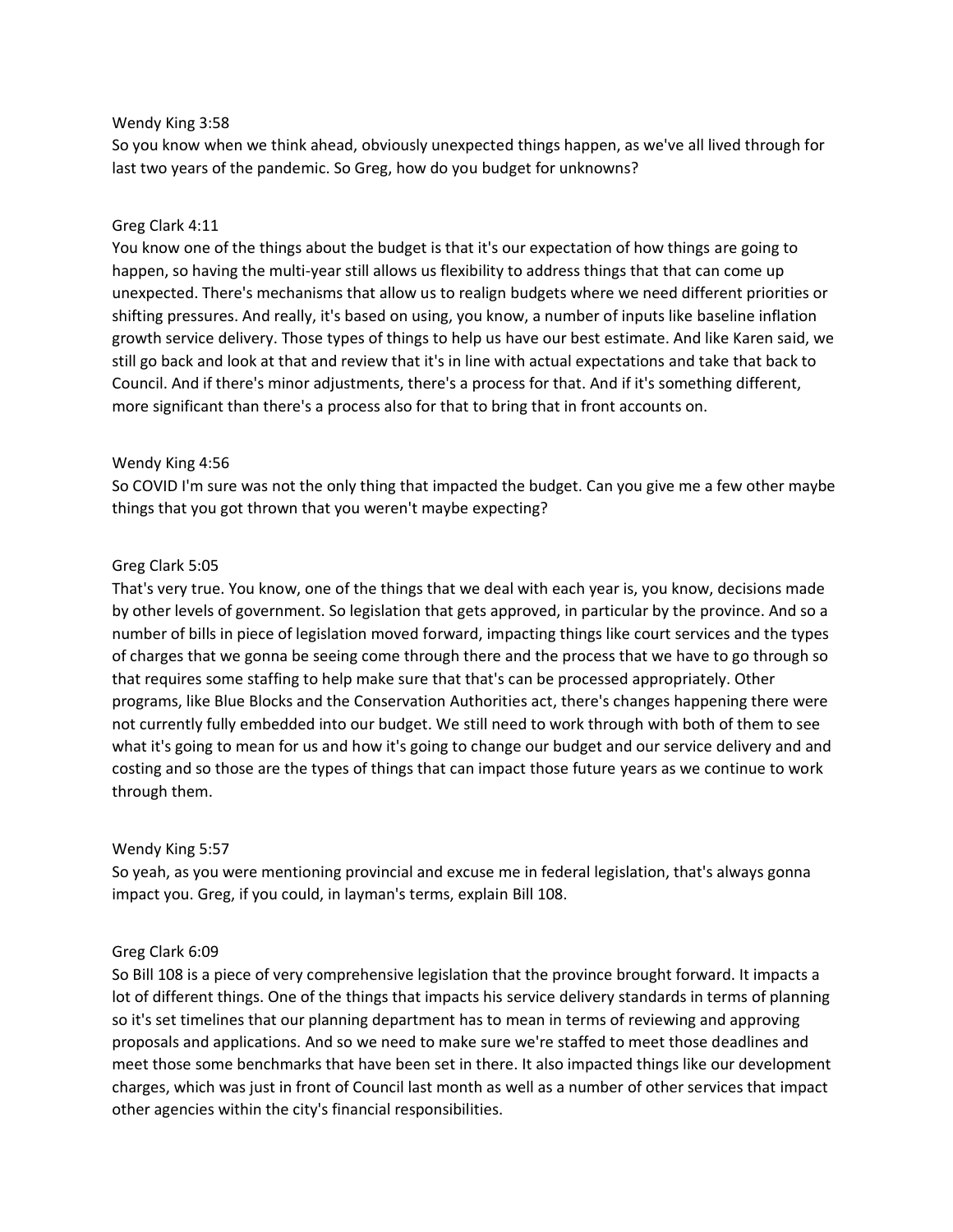Wendy King 6:51 And then Bill 177 was another one.

### Greg Clark 6:55

So this is the one that impacted the the court services and the Highway Traffic Act type of charges. So now our court services is going to be dealing with a larger volume of charges and those are going to cause us to need more staffing to to assist with that process. Now our court services is a non-tax funded in that we fund the services from fees that we collect based on the charges that we process and we share that cost with the county. But it does have an impact on how we manage and staff up that that resource to make sure that we can meet the demands that are going to be put on it.

### Wendy King 7:29

And recently, of course, we've all been watching what was going on at to at the summit over or climate change, so I'm assuming and environment is another thing you guys are focusing on?

### Tara Baker 7:42

Sure, so I can. I can hop in on that one we we absolutely are focused on that and councils approved uhm, are 100% renewable energy strategy, uh? A couple years ago and the budget that's been proposed includes funding increases towards implementing the priorities and one of the biggest things. I would say that you'll see in the budget related to that is the electrification of our transit bus fleet, and so that's one of the most significant impacts that we can have in terms of shifting those vehicles away from diesel, so that is one way that you'll see that investment in in the budget and forecast period.

## Wendy King 8:33

I don't know how. If you can't answer this or not, but you know there's a lot of things in a budget that you have to just maintain. You know, make sure everything is staying the way it is, or improving it, but then you've got to have a lot of new projects probably, or allowed to say what some of those new projects might be if it's all approved.

## Greg Clark 8:54

So from a from a capital perspective, a lot of our investment is, you know, focused on maintaining and upgrading, uhm, existing infrastructure. So there's you know there's work on York Rd. There's work on our wastewater treatment plant continuing work out of waste or at a water treatment facility as well and some of the new things like Tara mentioned, is electrification of the fleet. So there's you know, pending Council approval, there's purchase of expanded fleet and replacement of a buses with electric buses. There's work going on to do fiber optic network throughout the city, so that's part of the budget as well as a continuation of that, but really, at the end of the day, we're really focused on that life cycle, replacement, maintenance budgets or maintenance budgets. In this, this capital plan is coming forward, and that's really because we have some significant projects on the go like South End and Baker District. Which are, you know, very large-scale projects, and they're going to take a lot of our resources, and that's really the focus, you know on those big scale projects. In this budget is much more focused about taking care of what we already own and making sure we can deliver those projects.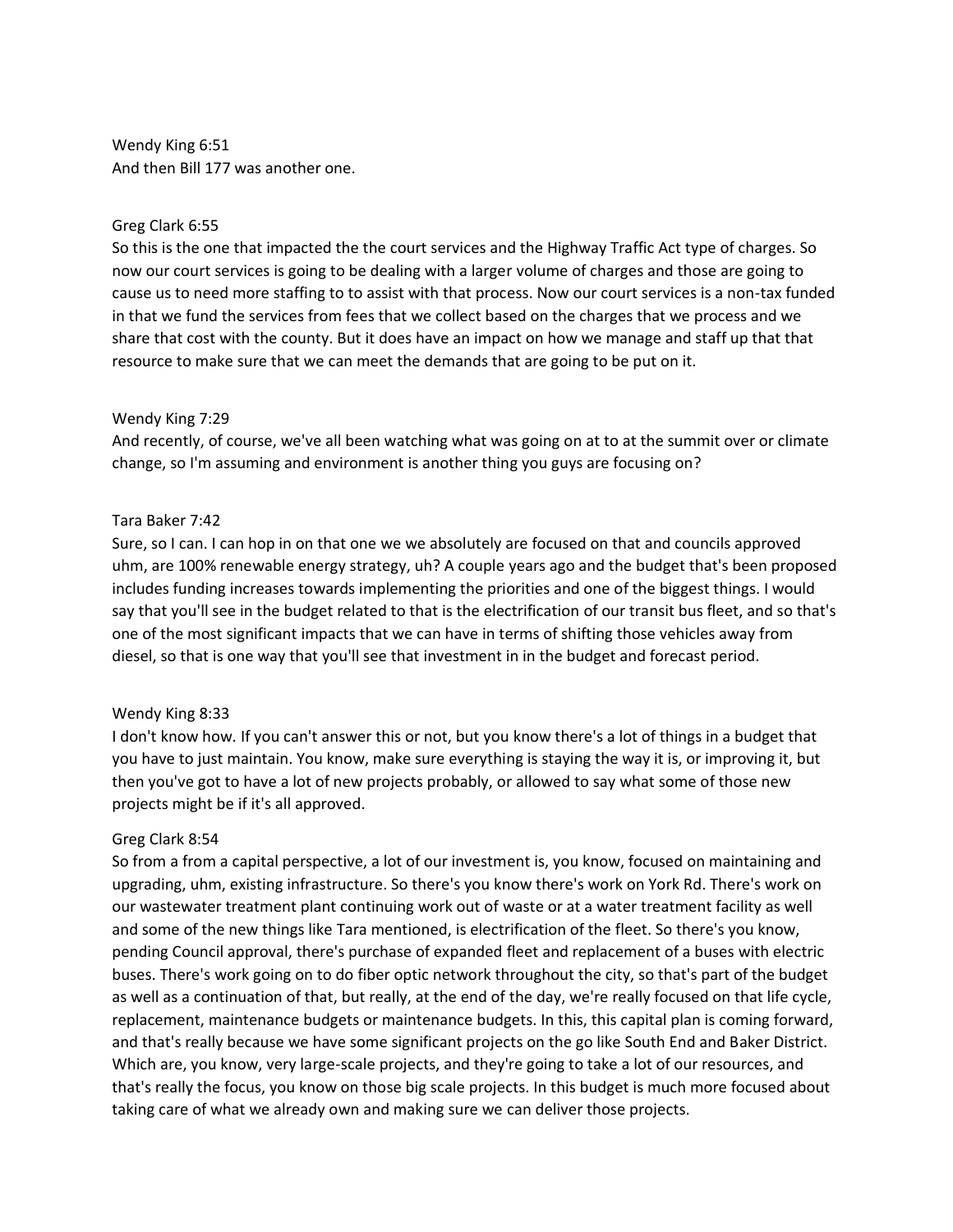### Wendy King 10:05

And I think the last time we spoke about budget we talked about, uhm, a real emphasis on trails or maybe different ways that people are using transit, getting around on foot and bike, etc. I'm assuming that's all in there still?

### Greg Clark

Yeah, definitely. And the you know, the transit pieces is one of that. Do you know the transit expansion and the route review plan that's in front of Council is definitely a big part of that, but we also have implementation of the cycling network through grant funding that we've received from the province Sidewalk network expansion. You know, both on road and off road expansion of that active transportation network as well. As you know, the equipment and resources to make sure we can maintain and keep those lanes open through the winter and snow free and available to both for the users that need them throughout the year.

### Wendy King 11:00

And you know what residents always wait for really is? What does this mean? What's the bottom line and what is the cost in dollars to doing all of these things? That's probably for you, Tara.

### Tara Baker 11:11

Sure, so we've really moved towards trying to present the budget so that the Community can understand that it's not just funded by property taxes, uhm, the all of what we just talked about has a number of funding sources and that what Karen had mentioned earlier. You know the water wastewater stormwater rates are property taxes and not in a number of other user fees that are being set by Council through the budget each year. So in terms of the property tax increase at this point in time, it's just under 3% or sorry, just under four. It's a just about a 3.93, but there's a lot of conversation that Council is going to have, so I don't wanna. I don't want to focus too much on what the proposed impact is, because that that's really what Council is going to be working through it. And I would say the one the one thing that also when you think about the those rates is that there's pieces that Council controls directly and has a lot of influence on.

There's other pieces from our local boards, and while our member of members of Council sit on those boards so they do absolutely have influence. The Council itself doesn't have as much direct influence over the decisions, and so we've tried to present the budget to say the local boards piece, which is a little bit of less direct influence over and then the city piece. And then what's interesting this year is that we also have a third piece related to the Guelph General Hospital Levy that council approved a couple years ago, and so the Community will also see the impact of that in the proposed budget because of the decision to pause that last year because of Covid. So , those are the three pieces of the tax budget that that the Community can see being added up there.

## Wendy King 13:18

So really what you're saying is you're sort of around 4% now, but that's before council sits down and maybe whittles away?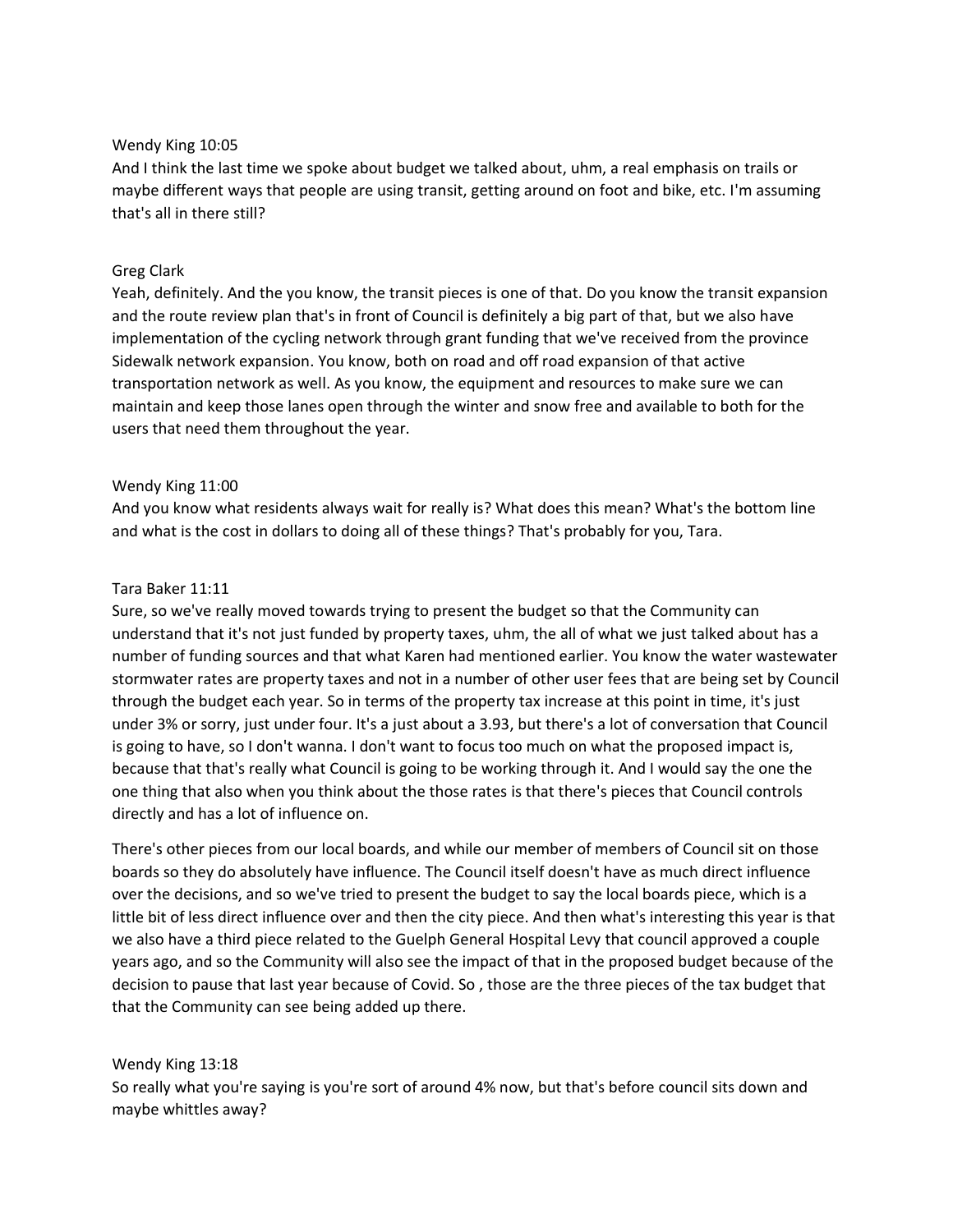#### Tara Baker

Yeah, they they're gonna talk about what's important. You know they're gonna figure out what their priorities are and they've told us what the priorities are through the strategic plan. But when it comes to pace and capacity and affordability of those, those revenue streams those that the priorities. might shift in terms of the year in which they're achievable, so I think it's, the priorities are set, but it's now what year are we going to be able to do this? Maybe we're extending the period of time, those types of conversations they're going to start to be had with council because, you know, that's really their role in in the budget is to balance those needs and priorities across all the different services that we provide.

Wendy King 14:18 Can you tell me about that pace and capacity?

### Tara Baker 14:24

So I'll start and maybe I'll defer over to Karen and Greg here. But it just basically what I just said is when you start to add the lens of affordability into the budget, it causes the need to think about priorities and how quickly we can maybe tackle some of these. These needs that we want to do so, there's a couple places in the budget that you'll see that up, so I I would. I would say that first and foremost it's about the growth strategy. How quickly is the city growing and are we matching our capital plan and are the growth of services to the growth? So there's the pace kind of conversation comes up there and then I'll defer over to Greg and he can talk about the Capital resource strategy that we we put into place this year and then maybe Karen wants to talk about the strategic investments and that that are for proposal.

#### Greg Clark 15:30

Yeah, thanks Tara. Earlier this year we brought forward strategy for Council to identify how to move our capital plan forward and what we really identified was that Council has made progress in funding and providing sufficient funding to move projects forward. But what we lacked was the human resources to project managers, the inspectors, the designers, communications, finance, TAP and so through Council's endorsement of that strategy What we've embedded in this years budget is a number of positions that support the capital program and so you know that's going to help build us some traction and start spending more capital. Seymour Projects completed being more successful in getting things out the door and completed and that will allow us in future years to build bigger and bigger capital budgets and actually achieve those and be successful in bringing those projects to completion. So that is a big part of communicating to council. You know, the nuances between funding and capacity and why we can only do so much capital and how we move that all forward.

Wendy King 16:27

Karen, did you want to jump in on that?

#### Karen Newland 16:30

Yes, and so part of our budget this year as we have some strategic investments that we will be presenting to Council to have their input and approval on. And these are some of the things around. The pace and affordability that we weren't able to incorporate into this staff proposed budget but know that they are important and we need to have a financial plan in place to get these projects completed and